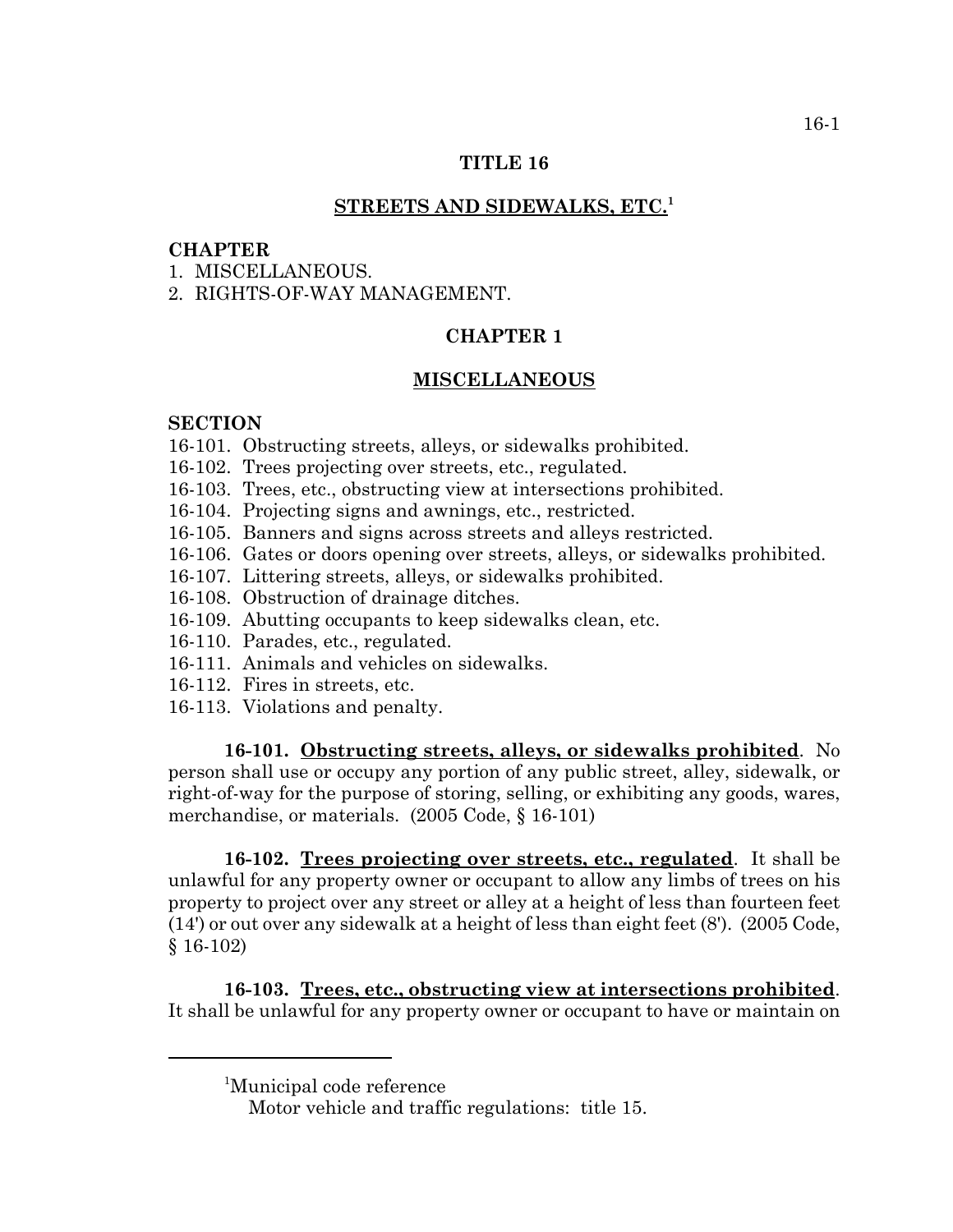his property any tree, shrub, sign, or other obstruction which prevents persons driving vehicles on public streets or alleys from obtaining a clear view of traffic when approaching an intersection. (2005 Code, § 16-103)

**16-104. Projecting signs and awnings, etc., restricted**. Signs, awnings, or other structures which project over any street or other public way shall be erected subject to the requirements of the building code.<sup>1</sup> (2005 Code, § 16-104)

**16-105. Banners and signs across streets and alleys restricted**. It shall be unlawful for any person to place or have placed any banner or sign across or above any public street or alley except when expressly authorized by the governing body after a finding that no hazard will be created by such banner or sign. (2005 Code, § 16-105)

**16-106. Gates or doors opening over streets, alleys, or sidewalks prohibited**. It shall be unlawful for any person owning or occupying property to allow any gate or door to swing open upon or over any street, alley, or sidewalk except when required by statute. (2005 Code, § 16-106)

**16-107. Littering streets, alleys, or sidewalks prohibited**. It shall be unlawful for any person to litter, place, throw, track, or allow to fall on any street, alley, or sidewalk any refuse, glass, tacks, mud, or other objects or materials which are unsightly or which obstruct or tend to limit or interfere with the use of such public ways and places for their intended purposes.  $(2005)$ Code, § 16-107)

**16-108. Obstruction of drainage ditches**. It shall be unlawful for any person to permit or cause the obstruction of any drainage ditch in any public right-of-way. (2005 Code, § 16-108)

**16-109. Abutting occupants to keep sidewalks clean, etc**. The occupants of property abutting on a sidewalk are required to keep the sidewalk clean. Also, immediately after a snow or sleet, such occupants are required to remove all accumulated snow and ice from the abutting sidewalk. (2005 Code, § 16-109)

**16-110. Parades, etc., regulated**. It shall be unlawful for any club, organization, or similar group to hold any meeting, parade, demonstration, or exhibition on the public streets without some responsible representative first

<sup>1</sup> Municipal code reference

Building code: title 12, chapter 1.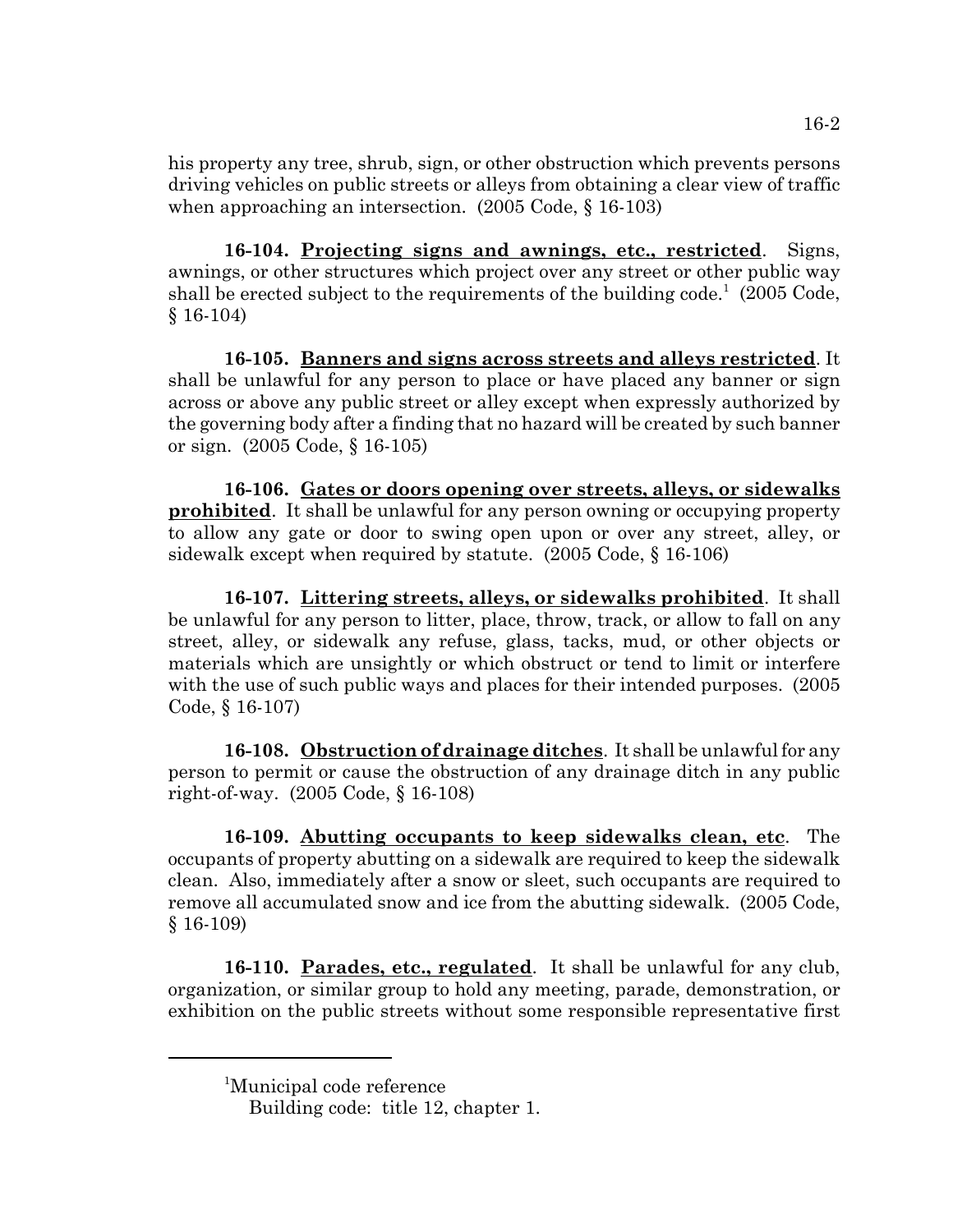securing a permit from the recorder. No permit shall be issued by the recorder unless such activity will not unreasonably interfere with traffic and unless such representative shall agree to see to the immediate cleaning up of all litter which shall be left on the streets as a result of the activity. Furthermore, it shall be unlawful for any person obtaining such a permit to fail to carry out his agreements to clean up the resulting litter immediately. (2005 Code, § 16-110)

**16-111. Animals and vehicles on sidewalks**. It shall be unlawful for any person to ride, lead, or tie any animal, or ride, push, pull, or place any vehicle across or upon any sidewalk in such manner as unreasonably interferes with or inconveniences pedestrians using the sidewalk. It shall also be unlawful for any person knowingly to allow any minor under his control to violate this section. (2005 Code, § 16-111)

**16-112. Fires in streets, etc**. It shall be unlawful for any person to set or contribute to any fire in any public street, alley, or sidewalk. (2005 Code, § 16-112)

**16-113. Violations and penalty**. Violations of this chapter shall subject the offender to a penalty under the general penalty provision of this code.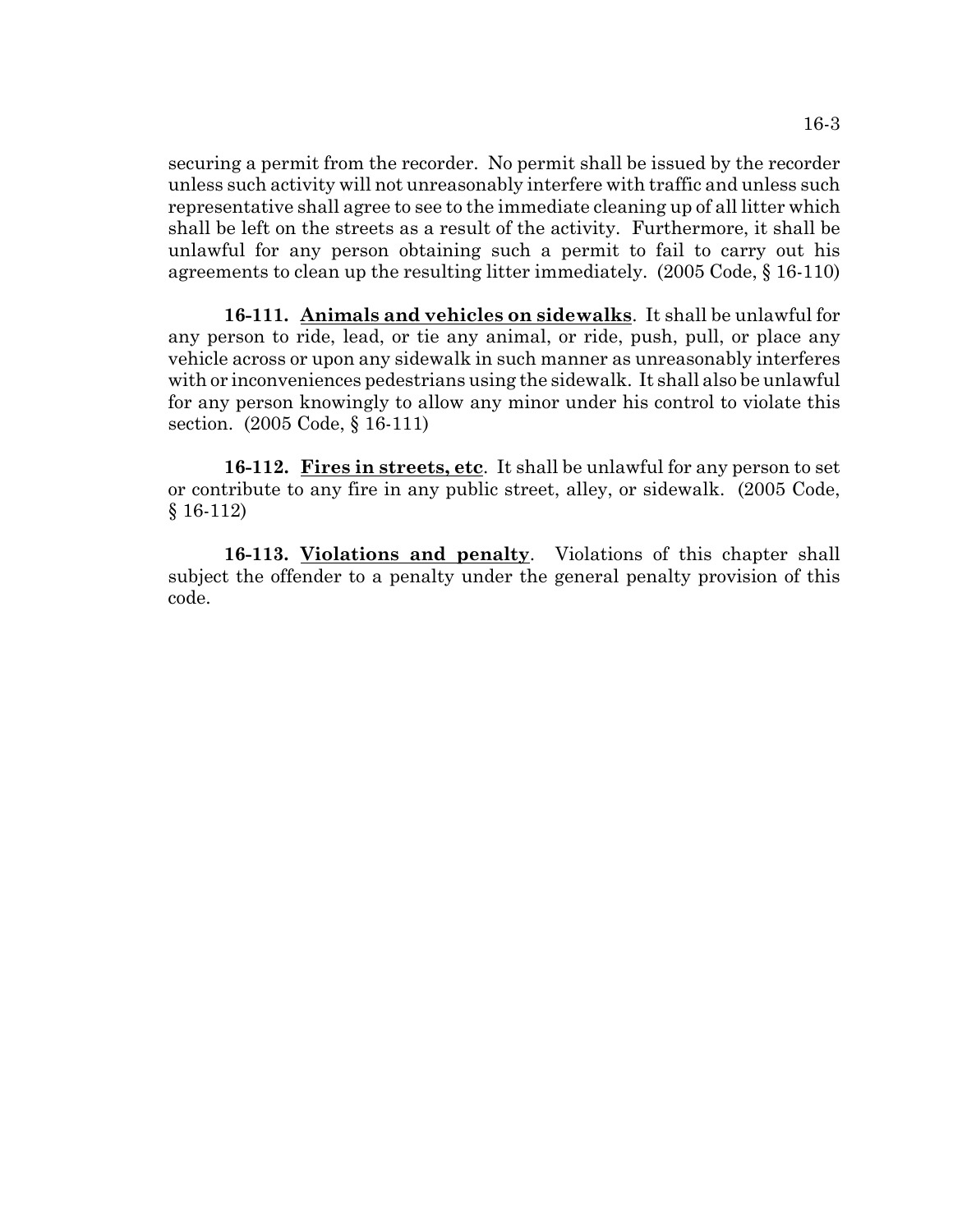## **CHAPTER 2**

#### **RIGHTS-OF-WAY MANAGEMENT**

#### **SECTION**

- 16-201. Intent and purpose.
- 16-202. Permit required.
- 16-203. Applications
- 16-204. Failure to apply.
- 16-205. Fee.
- 16-206. Deposit.
- 16-207. Manner of excavating; barricades, signage, and lights.
- 16-208. Restoration of public rights-of-way.
- 16-209. Existing facilities in rights-of-way.
- 16-210. Perpetual care.
- 16-211. Inspection.
- 16-212. Specifications.
- 16-213. Insurance.
- 16-214. Indemnification.
- 16-215. Time limits.
- 16-216. Supervision.
- 16-217. Stop work order.
- 16-218. Facility relocation.
- 16-219. Violations and penalty.

**16-201. Intent and purpose**. In order to provide for the public health, safety, and welfare of the citizens of the City of Bradford, as well as to ensure the structural integrity of the city's streets and related infrastructures; to minimize the disruption to the traveling public; and to ensure the costs incurred by the city to maintain, and manage the rights-of-way and that they are properly allocated among the various users of the rights-of-way, the city hereby establishes standards for authorizing and managing the placement of facilities in rights-of-way; performing installation, maintenance, and other work in the rights-of-way; and appropriately recovering costs incurred by the city related to such activities. (Ord. #11032014A, Dec. 2014)

**16-202. Permit required**. (1) It shall be unlawful for any person, firm, corporation, public or private utility, association, or others to make any cut or excavation in any street, curb, sidewalk, alley, or public rights-of-way, or to tunnel under any street, sidewalk, curb, alley, or public rights-of-way in the city without having first obtained a rights-of-way construction permit, as herein required, and without complying with the provisions of this chapter; and it shall be unlawful to violate, or to vary from, the terms of any such permit; provided, however, any person maintaining existing pipes, lines, driveways, or other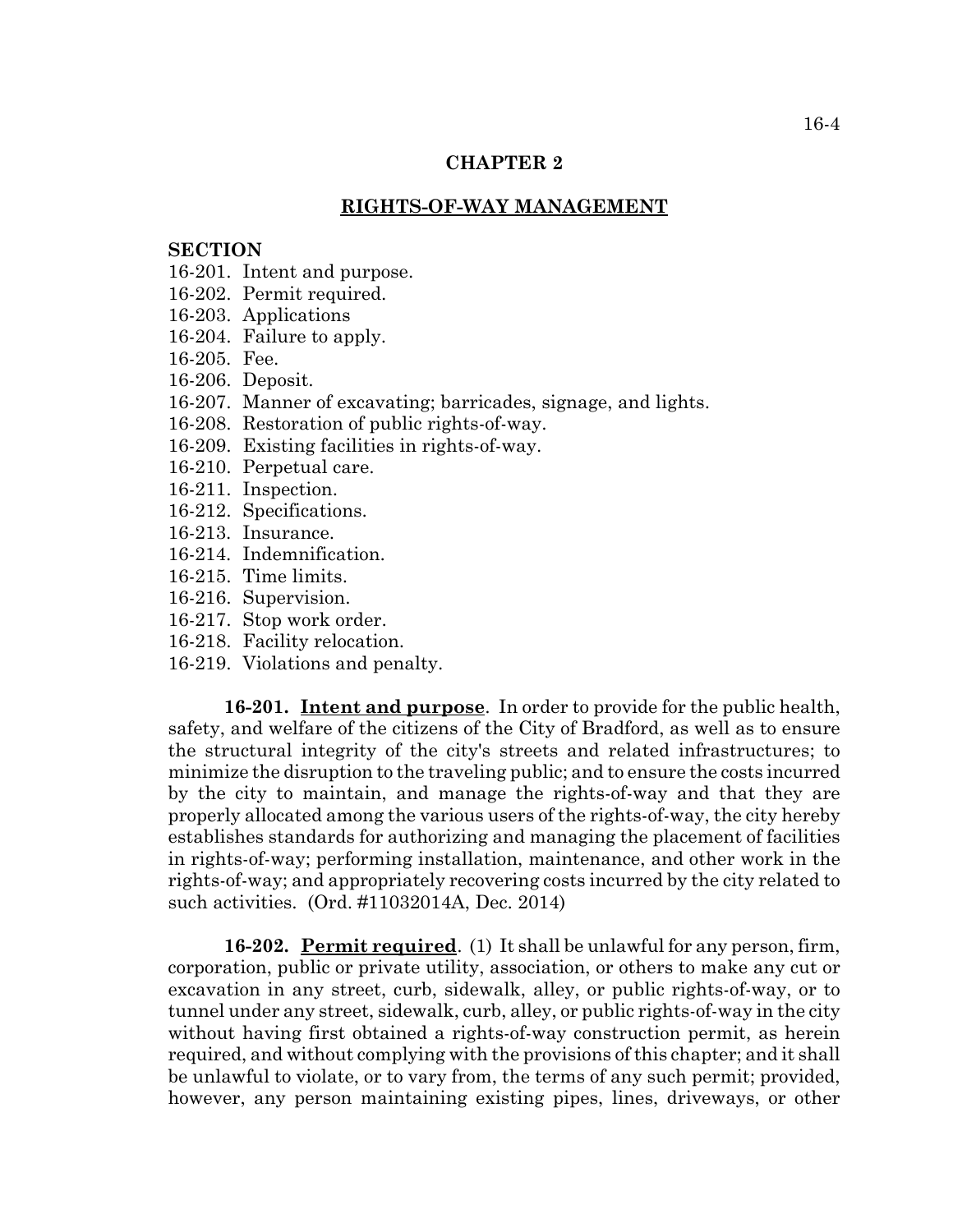facilities in or under the surface of any public rights-of-way may proceed with an opening without a permit when emergency circumstances demand the work to be done immediately, provided the permit could not reasonably and practicably have been obtained beforehand. The person shall thereafter apply for a permit on the first regular business day on which the city hall is open for business, and said permit shall be retroactive to the date when the work was begun; however, the city mayor or his designee shall have the authority to waive emergency permits.

(2) No one shall cut, build, or maintain a commercial or residential driveway across a public rights-of-way without first obtaining a rights-of-way construction permit from the city hall and receiving the necessary lines and grades from the public works department. Such a permit will not be issued when the contemplated driveway is to be so located or constructed as to create an unreasonable hazard to pedestrian and/or vehicular traffic. (Ord. #11032014A, Dec. 2014)

**16-203. Applications**. Applications for such permits shall be made to the city hall, and shall include, but not be limited to the following:

(1) Name of the owner or operator of the facility;

(2) A sketch or drawing of the project;

(3) Dates of the construction activity, the proposed start and stop times and any proposal to temporarily reopen any roadway for any "peak hour" period;

(4) The names of any known subcontractors working on the proposed project under the applicant's responsibility and authority;

(5) Proof of payment of all money due the city for rights-of-way construction permit fees and any invoiced cost, loss, damage, or expense suffered by the city as a result of the applicant's prior construction activity, including, but not limited to any emergency action taken by the city;

(6) Evidence that the applicant has obtained the insurance coverage required by § 16-214;

(7) A traffic control plan if traffic is going to be impacted;

(8) A list of the applicant's emergency providers, including name of company, local contact person, mailing and e-mail address, twenty-four (24) hour emergency phone number, and pager or fax number. This information shall be kept current by written notice to the public works director; and

(9) For major projects, as determined by the public works director, the following may be required:

(a) Detailed engineering plans. The plans shall show the location and area of the proposed project, the locations of all existing and proposed equipment and/or facilities, the height and/or depth of the proposed equipment and/or existing facilities, and the spatial relationship with any adjacent infrastructure, rights-of-way line, easement, utility, and/or other physical features. The plans shall be prepared under the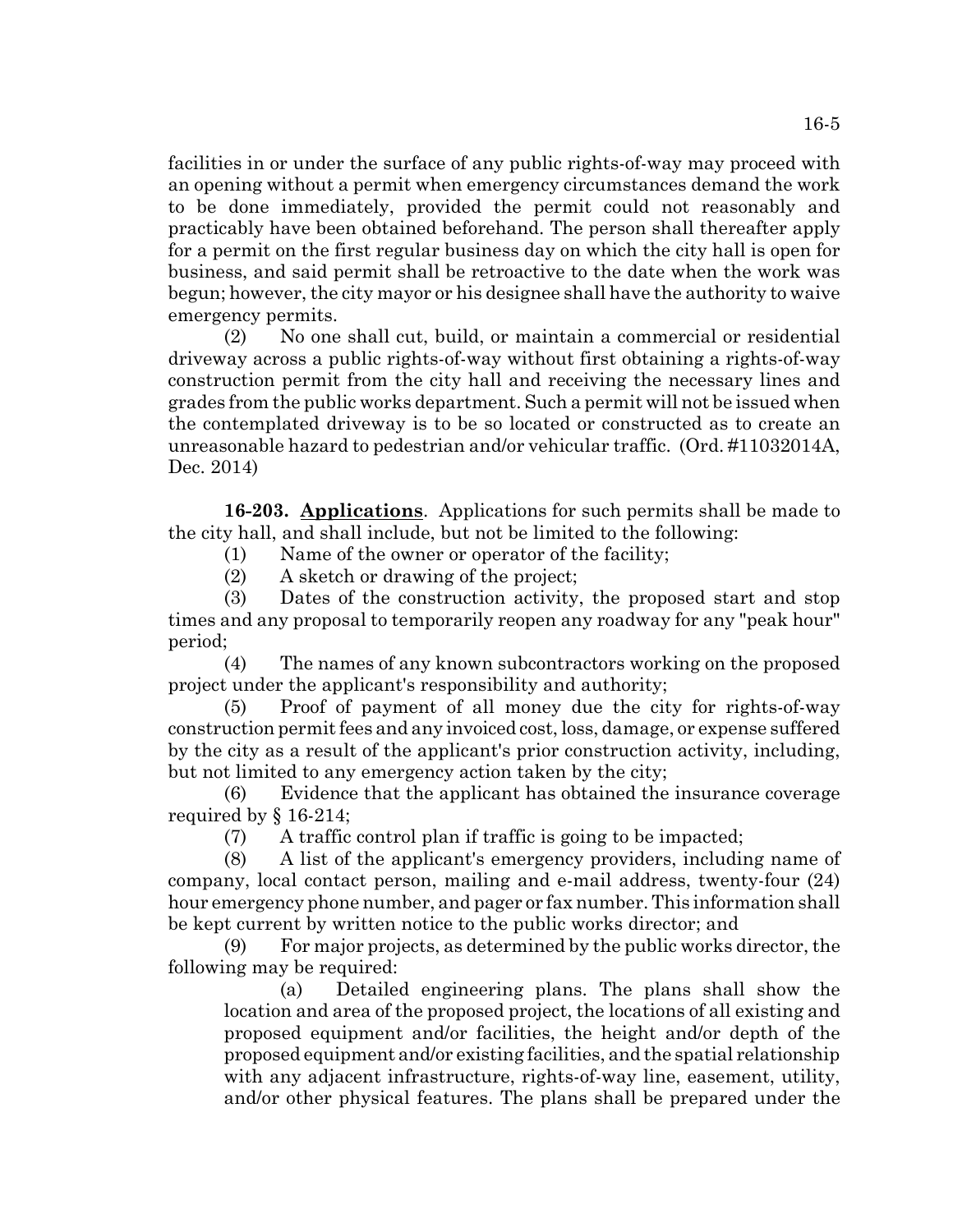direction of and signed by a registered professional engineer, and shall meet the size and scale as set forth in the department of public works' *Standard Design Criteria Manual*;

(b) A copy of the engineering plans in an electronic format acceptable to the public works director; and

(c) The applicant shall meet with the public works director for a pre-work conference prior to issuance of a rights-of-way construction permit. (Ord. #11032014A, Dec. 2014)

**16-204. Failure to apply**. Any person that fails to comply with § 16-203 shall be precluded from obtaining any rights-of-way construction permit or performing any further construction within the city's rights-of-way for up to three (3) months from the date of notification, in addition to any monetary penalty imposed by the city. (Ord. #11032014A, Dec. 2014)

**16-205. Fee**. The fee for such rights-of-way construction permits shall be set by resolution as adopted by the Council of the City of Bradford. (Ord. #11032014A, Dec. 2014)

**16-206. Deposit**. It shall be the responsibility of the permittee to place with the City of Bradford a cash deposit or a surety bond either by the job or activity or on an annual basis. The amount of the deposit shall be determined by city hall based upon the size and nature of the permitted work within the rights-of-way. The city may use the deposit to cover its cost should a failure of restoration work occur to the public rights-of-way facility. (Ord. #11032014A, Dec. 2014)

**16-207. Manner of excavating; barricades, signage, and lights**. Any person, firm, corporation, public or private utility, association, or others making any excavation or tunnel shall do so according to the specifications and standards issued by the City of Bradford and must comply with the provisions of the Tennessee Underground Utility Damage Prevention Act (*Tennessee Code Annotated*, §§ 65-31-101, *et seq.*). Sufficient and proper barricades, signage, and lights shall be maintained to protect persons and property from injury by or because of the excavations being made. If any sidewalk is blocked by any such work, a temporary sidewalk shall be constructed and provided which shall be safe for travel and convenient for users. It shall be the responsibility of the permittee to adhere to the *Manual on Uniform Traffic-Control Devices*. (Ord. #11032014A, Dec. 2014)

**16-208. Restoration of public rights-of-way**. Any person, firm, corporation, public or private utility, association or others making any excavation or tunnel in or under any street, curb, alley or public rights-of-way in the city shall backfill said street, curb, alley, or public rights-of-way and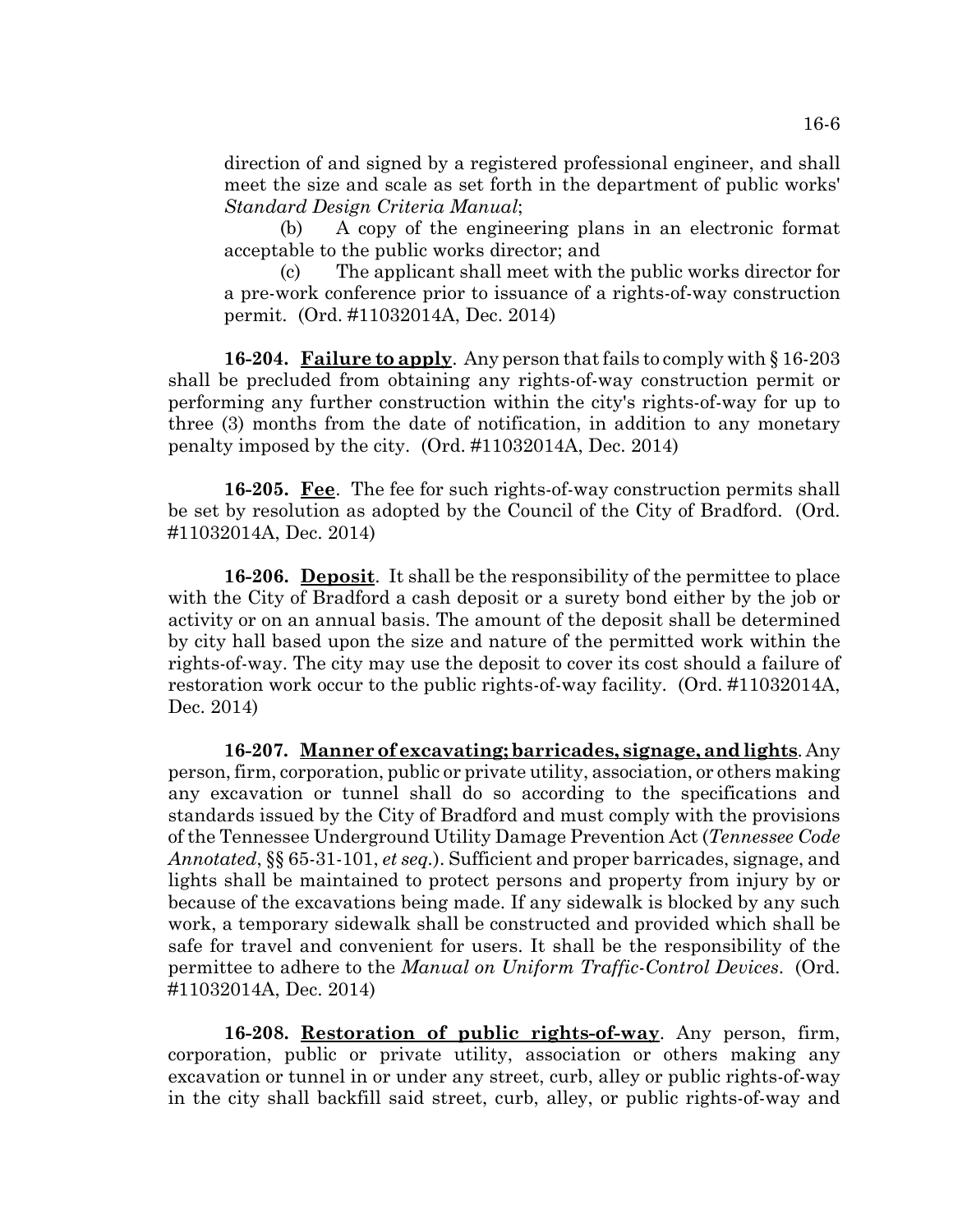restore the same including final surfacing to city specifications and standards promptly upon the completion of the work for which the excavation or tunnel is made. Final surfacing may be done by the city at the expense of the entity for which the excavation or tunnel is made, if requested, providing that city crews can schedule the work within twenty-four (24) hours of this request. If not, the entity will be required to place final surfacing in accordance with the requirements of this chapter. No excavation or tunnel in or under any street, curb, sidewalk, alley, or public rights-of-way shall be permitted to obstruct the flow of traffic unless the permit holder coordinates with the city public works department and police department and provides a plan to address the impact on traffic flow. In the event final resurfacing cannot be completed immediately after backfilling, the entity shall use temporary resurfacing materials such as coldmix or steel plate or an approved detour around such opening or excavation which would aid the flow of traffic. The detour must be approved by the public works director or his designee prior to establishing any such detour. Such detour routes must be adequately signed and marked according to the *Manual on Uniform Traffic-Control Devices*. Maintenance of signage and markings will be the responsibility of the permittee. (Ord. #11032014A, Dec. 2014)

**16-209. Existing facilities in rights-of-way**. (1) Between January 1, 2003 and May 1, 2003, each existing rights-of-way occupant with more than one hundred (100) linear feet of facilities shall provide the city the following information:

(a) The name, address, telephone number, and form of business of the individual, company, or corporation owning facilities within the public rights-of-way of the City of Bradford, and the names and addresses of all persons authorized to act on behalf of the individual, company, or corporation;

(b) The name, address, and telephone number of a responsible person whom the city may notify or contact at any time concerning the rights-of-way occupant's facilities; and

(c) A detailed description of the physical facilities owned, operated, managed or leased by the rights-of-way occupant as of January 1, 2003. Detailed description to include, but not be limited to, asbuilt drawings and plans of existing facilities, showing the locations of the facilities, including any manholes or overhead poles, the size, type and depth of any conduit or other enclosures, and the relationship of the system to all other existing poles, utilities, sidewalks, pavement, telecommunication facilities, and other improvements within the rights-of-way.

(2) Such information must be submitted in hard copy and, if available, digitally. After July 1, 2003, individuals, companies and corporations who have failed to provide the information required in this section shall be prohibited from making extensions, modifications or improvements to any existing facilities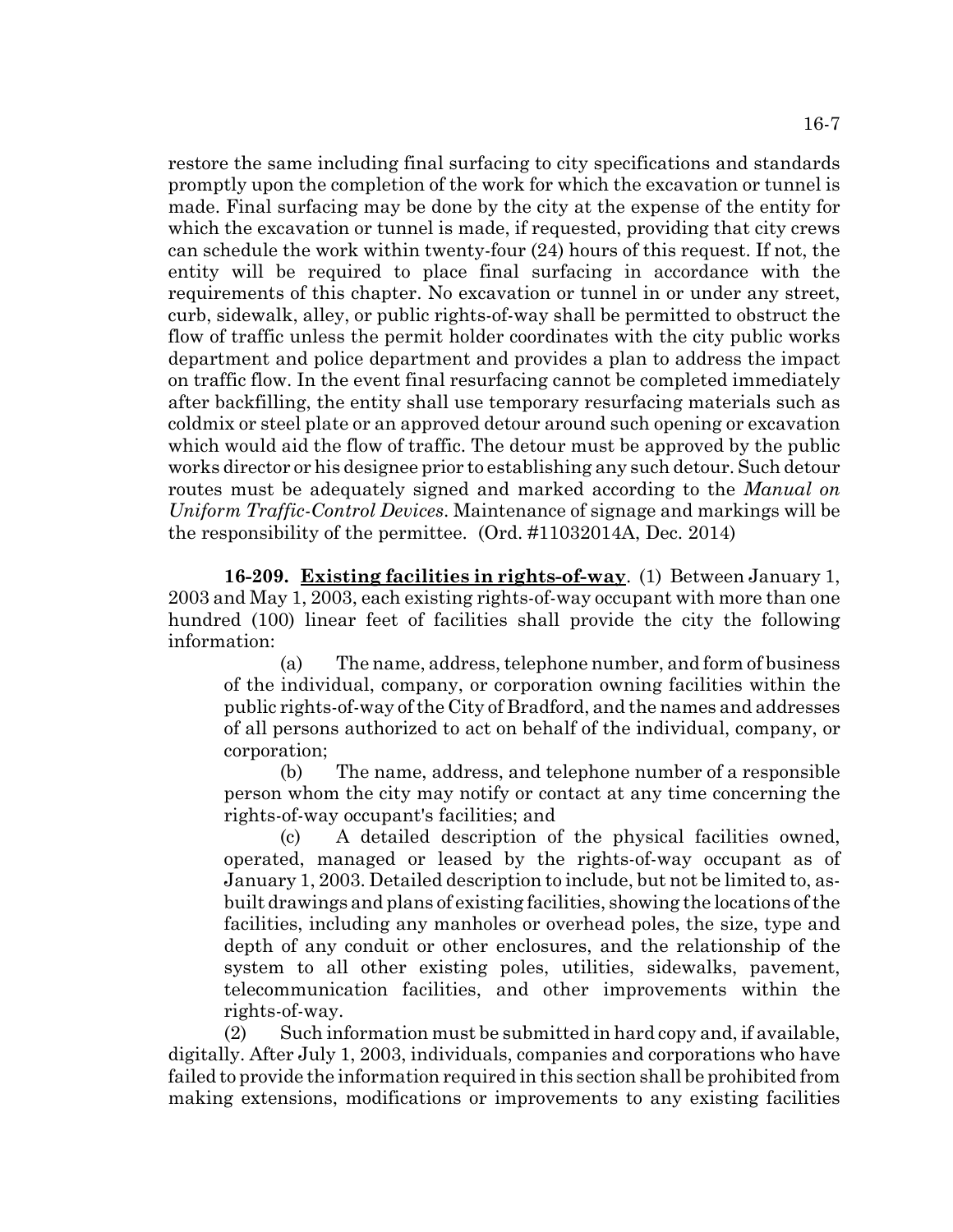within the rights-of-way of the City of Bradford and will not be approved to install any new facilities within the rights-of-way of the City of Bradford until the information required in this section is provided. Nothing in this section shall be construed as granting permission or authority for an unauthorized facility to remain in the city's rights-of-way. (Ord. #11032014A, Dec. 2014)

**16-210. Perpetual care**. Any person, firm, corporation, public or private utility, association, or others affecting a public rights-of-way within the city, shall be responsible for any defects which occur to the public facility within the public rights-of-way due to workmanship or materials. The cost for repairs shall be the responsibility of the utility owners of the facility which was placed within the City of Bradford rights-of-way. The city's public works department will be responsible for making the repairs or having the work contracted. The city may allow the utility to make the repair if requested to do so. Repairs shall be made in accordance with specifications furnished by the City of Bradford or the city's engineering consultants. (Ord. #11032014A, Dec. 2014)

**16-211. Inspection**. It shall be the responsibility of any person, firm, corporation, public or private utility, association, or others to call the director of public works for an inspection of the permitted facility as required by the rights-of-way construction permit. The permit shall specify, based upon the size and scope of the permitted work, the type of inspection to be required. The cost of all inspections shall be borne by the owner of the permitted work whether the work is performed by the staff of the City of Bradford or by a third party service. The permittee is to be bound by the rules and regulations as specified on the permit. (Ord. #11032014A, Dec. 2014)

**16-212. Specifications**. Each rights-of-way construction permit shall be assigned a set of restoration specification standards. These specifications will be referenced by number and so indicated on the permit. It shall be the responsibility of the city public works department to maintain and provide the specification standards. The permittee may request a copy as required. The cost of the specification shall be limited to reproduction cost and paid by the permittee. (Ord. #11032014A, Dec. 2014)

**16-213. Insurance**. In addition to making the deposit hereinbefore provided to be made, each person applying for a rights-of-way construction permit shall file a certificate of insurance or other suitable instrument indicating that he is insured against claims for damages for personal injury as well as against claims for property damage which may arise from or out of the performance of the work, whether such performance be by himself, his subcontractor, or anyone directly or indirectly employed by him. Such insurance shall cover collapse, explosive hazards, and underground work by equipment on the street, and shall include protection against liability arising from completed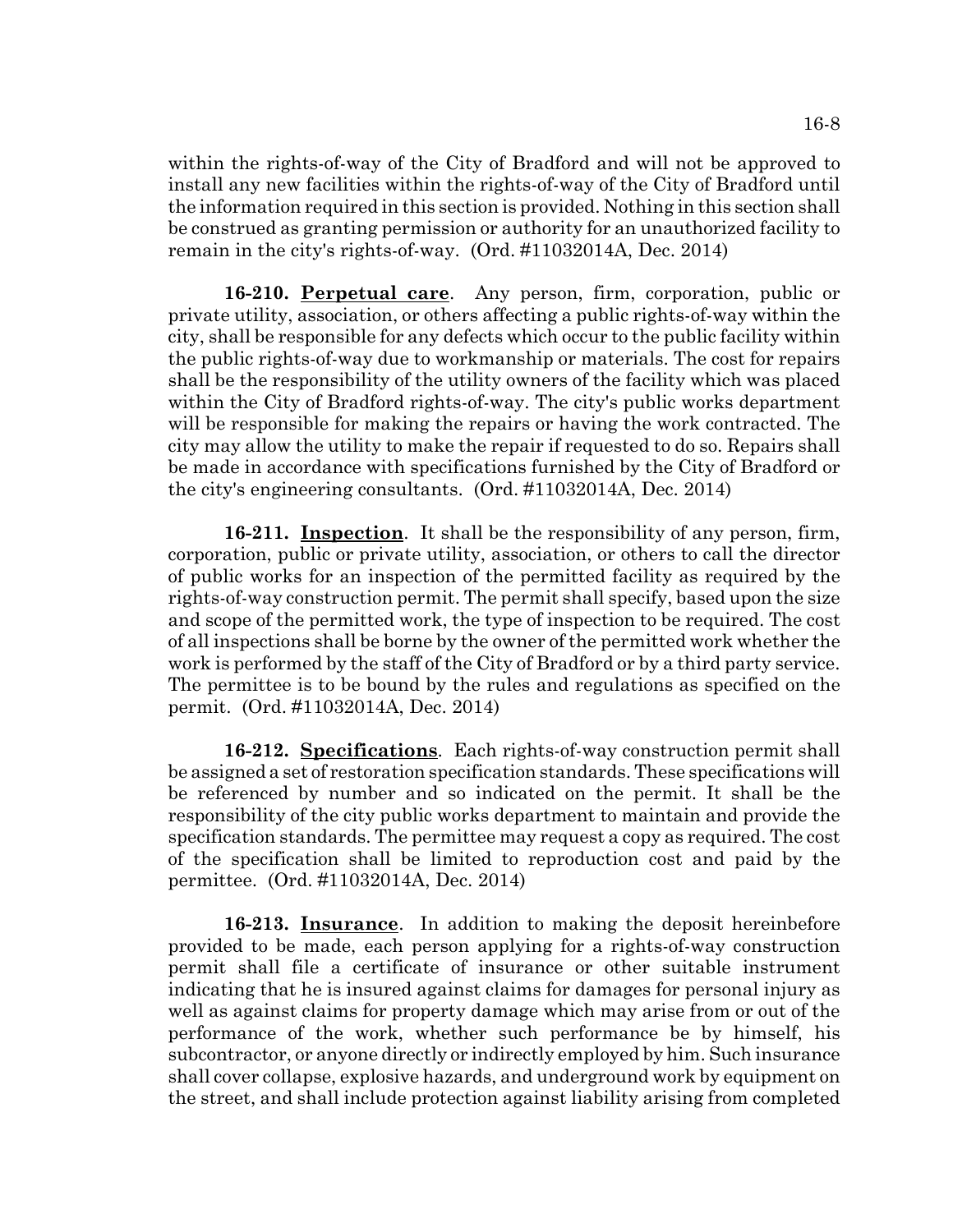operations. The amount of the insurance shall be prescribed by the city manager in accordance with the nature of the risk involved; provided, however, that the liability insurance for bodily injury in effect shall not be in an amount less than the current limits found in the Tennessee Governmental Tort Liability Act (*Tennessee Code Annotated*, §§ 29-20-403, *et seq.*) or three hundred thousand dollars (\$300,000.00) for each person and seven hundred thousand dollars (\$700,000.00) for each accident and for property damages an amount not less than one hundred thousand dollars (\$100,000.00). (modified)

**16-214. Indemnification**. (1) Each rights-of-way occupant and permittee shall, at its sole cost and expense, indemnify, hold harmless, and defend the city, its elected and appointed officials, officers, boards, commissions, commissioners, agents, employees, and volunteers against any and all claims, suits, causes of action (whether frivolous or otherwise), proceedings, and judgments for damages or equitable relief arising out of the installation, construction, maintenance, or operation of facilities by the rights-of-way occupant or permittee; the conduct of the rights-of-way occupant's business in the city; or in any way arising out of the rights-of-way occupant's enjoyment or exercise of the privileges granted by the city or applicable law, regardless of whether the act or omission complained of is authorized, allowed, or prohibited by the city, other applicable law, or the terms of any grant to occupy the rights-of-way.

(2) Each rights-of-way occupant and permittee shall indemnify and hold harmless the city, and its elected and appointed officers, officials, boards, commissions, commissioners, employees, agents, and volunteers from and against any and all claims, demands, suits, or causes of action (whether frivolous or otherwise) of any kind or nature, and the resulting losses, costs, expenses, reasonable attorneys' fees, liabilities, damages, orders, judgments, or decrees sustained by the city arising out of, or by reason of, or resulting from or of the acts, errors, or omissions of the rights-of-way occupant or permittee, or its agents, independent contractors, or employees related to or in any way arising out of the construction, operation or repair of the facilities in question.

(3) The indemnity provision of this section includes, but is not limited to, the city's reasonable attorneys' fees incurred in defending against any such action, claim, suit (whether frivolous or otherwise), or proceeding, as well as the reasonable value of any services rendered by the city attorney, or city staff or employees.

(4) Nothing in this chapter shall be construed to waive any immunity the city enjoys under applicable law, or the Tennessee Constitution.

(5) Acceptance of the provisions of this section shall be a condition of all rights to occupy city rights-of-way or to obtain a rights-of-way construction permit. (Ord. #11032014A, Dec. 2014)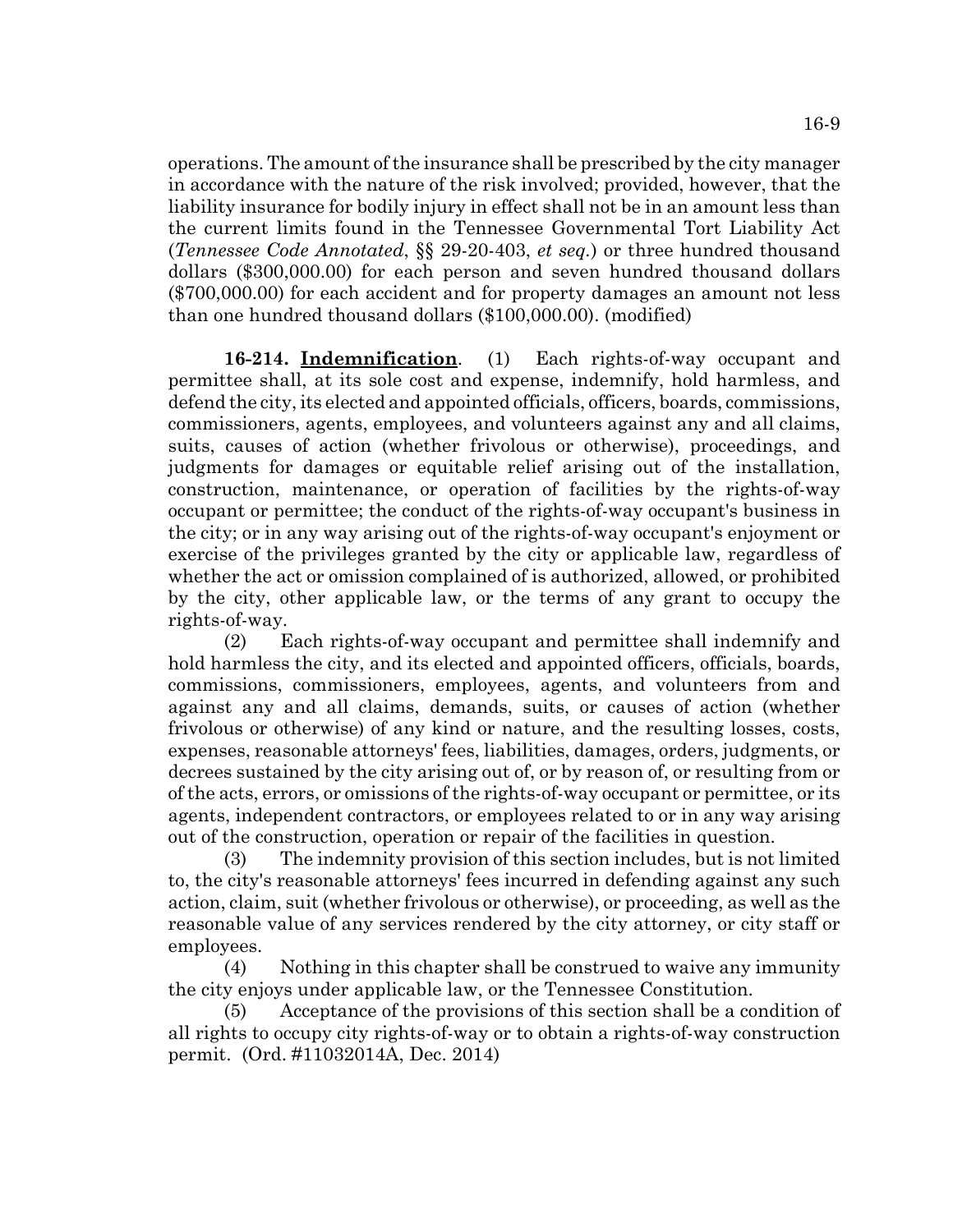**16-215. Time limits**. Each application for a permit shall state the length of time it is estimated will elapse from the commencement of the work until the restoration of the surface of the ground or pavement, or until the refill is made ready for the pavement to be put on by the city if the city restores such surface pavement. It shall be unlawful to fail to comply with this time limitation unless permission for an extension of time is granted by city hall. (Ord. #11032014A, Dec. 2014)

**16-216. Supervision**. The city mayor or his designee shall monitor all excavations and tunnels being made in or under any public street, curb, sidewalk, alley, or other public rights-of-way in the city and see to the enforcement of the provisions of this chapter. Notice shall be given to him before the work of refilling any such excavation or tunnel commences and said work may not commence until the inspector arrives at the site or gives verbal permission to proceed. (Ord. #11032014A, Dec. 2014)

**16-217. Stop work order**. If at any time that any person, firm, corporation, public or private utility, association, or others is making any cut or excavation in any street, curb, alley, or public rights-of-way, or is tunneling under any street, curb, alley, or public rights-of-way in the city and it is determined by the city mayor or his designee that the work being performed is not in compliance with the city's regulations, state or federal regulations or recognized construction and/or safety practices, the city mayor or his designee shall issue a stop work order and the person, firm, corporation, public or private utility, association, or others that is making the cut or excavation in any street, sidewalk, curb, alley, or public rights-of-way, or is tunneling under any street, sidewalk, curb, alley, or public rights-of-way shall cease work in the city's rights-of-way until corrective measures are taken and the city manager or his designee rescinds the stop work order. (Ord. #11032014A, Dec. 2014)

**16-218. Facility relocation**. (1) A rights-of-way occupant shall, within three (3) months from the date of notification, at its own expense, permanently relocate, protect, or modify any part of its facility when required by the city by reason of traffic safety, public safety, road construction, change of street grade, installation of water, stormwater, or sanitary pipes, traffic signal devices, or any other types of city improvement projects. The city mayor may recommend such actions in order to prevent interference by the rights-of-way occupant's facilities with: a present or future city use of the city's rights-of-way; or a capital improvement project funded and scheduled to be undertaken by the city; or an economic development project in which the city has an interest or investment. The city mayor may also recommend such actions: when the public health, safety, and welfare require it; or when necessary to prevent interference with the safety and convenience of ordinary travel over the rights-of-way, both vehicular and pedestrian; or when aboveground equipment is located in such a